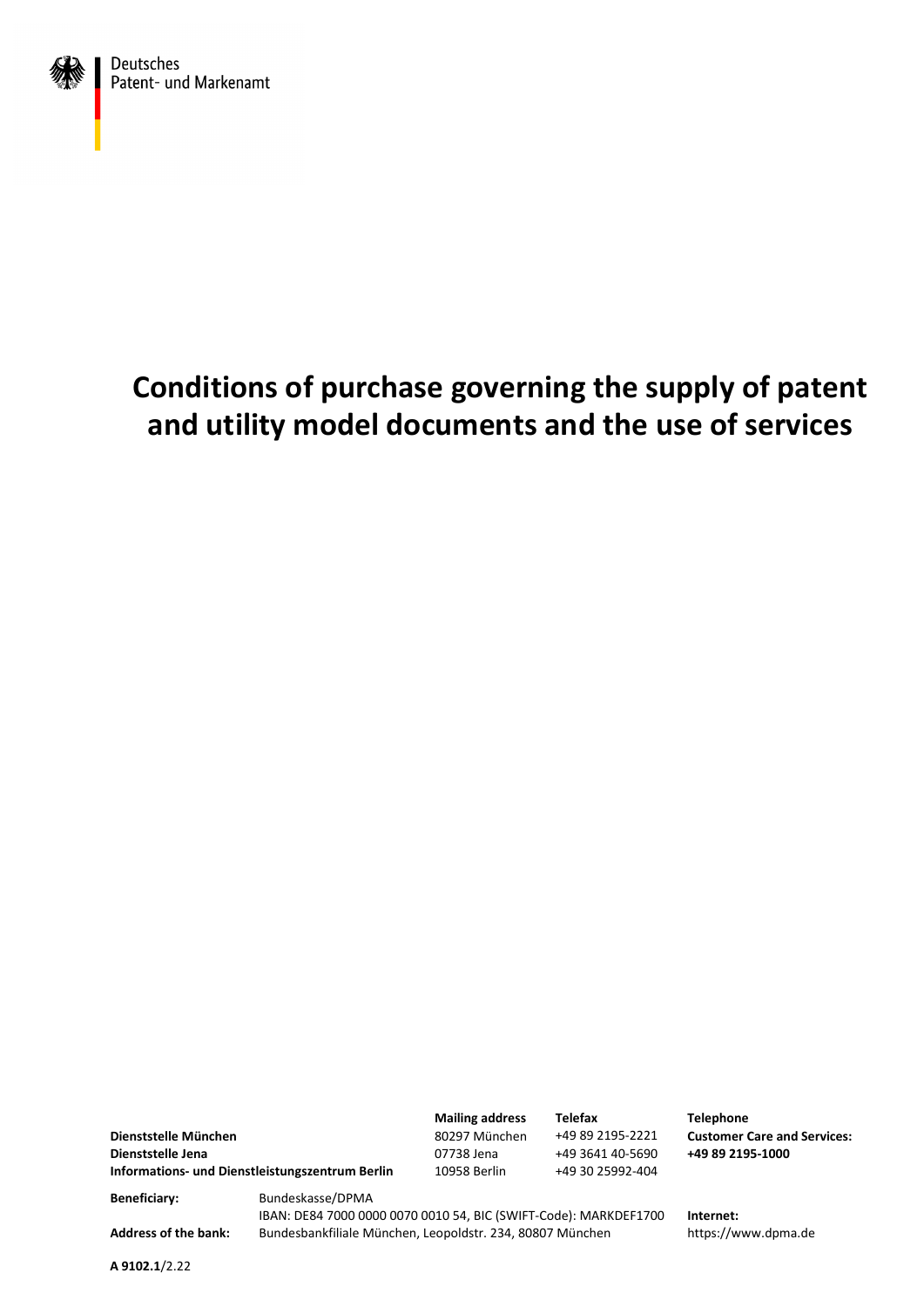### **Supply programme**

You can order at the German Patent and Trade Mark Office (DPMA):

- patent documents (including utility model documents)
- copies

### **Prices**

| <b>Number</b> | Patent documents - postal delivery                                                                                                                                                                                                                      |                   |
|---------------|---------------------------------------------------------------------------------------------------------------------------------------------------------------------------------------------------------------------------------------------------------|-------------------|
| (10)          | complete German documents (paper copy per document)                                                                                                                                                                                                     | 3.80 euros        |
| (11)          | complete EP and WO documents (per document)                                                                                                                                                                                                             | 4.00 euros        |
| (12)          | parts of DE, EP and WO documents (per page)<br>not exceeding costs for complete document                                                                                                                                                                | 0.50 euros        |
| (13)          | foreign documents (per page)                                                                                                                                                                                                                            | 0.50 euros        |
| (20/21)       | Patent documents - transmittal by telefax<br>complete DE, EP and WO documents or parts thereof<br>(minimum price is the price for the complete document pursuant nos. 10 and 11)<br>as well as foreign documents<br>in Europe/outside Europe (per page) | $0.50/1.00$ euros |
| (20)          | Patent documents - transmittal by e-mail<br>Prices applicable correspond to prices for fax transmission within<br>Europe.                                                                                                                               |                   |
|               | <b>Copies</b>                                                                                                                                                                                                                                           |                   |
| (30/31)       | for the first 50 pages/for each additional page (per page)                                                                                                                                                                                              | 0.50/0.15 euros   |
| (30/32)       | colour copies: for the first page/for each additional page (per page)                                                                                                                                                                                   | 2.00/0.50 euros   |
| (50)          | flat charge for data carriers (per data carrier)                                                                                                                                                                                                        | 5.00 euros        |
| (90)          | Postal costs will be charged extra                                                                                                                                                                                                                      |                   |

## **Order and delivery terms**

- Patent documents:
	- Please specify the complete publication number including the kind code (for example, DE12345678 A1) and the desired number of documents. If the kind code is missing or incomplete, you will receive the latest publication of the number indicated, issued by the indicated country/office.
	- You may limit your order to certain parts of documents (title pages, claims, drawings, description pages). If you do not limit the scope of delivery, you will receive and be charged for the complete documents.
	- Very large patent documents (more than 100 pages) are not available on paper for the price per document unit indicated in nos. (10) and (11). Copies of such documents may be supplied upon the following conditions: up to 100 pages the copy will be considered one document and the price for one document unit pursuant to nos. (10) and (11) will be charged; for the 101st and each further page an extra 0.50 euros will be charged per page.